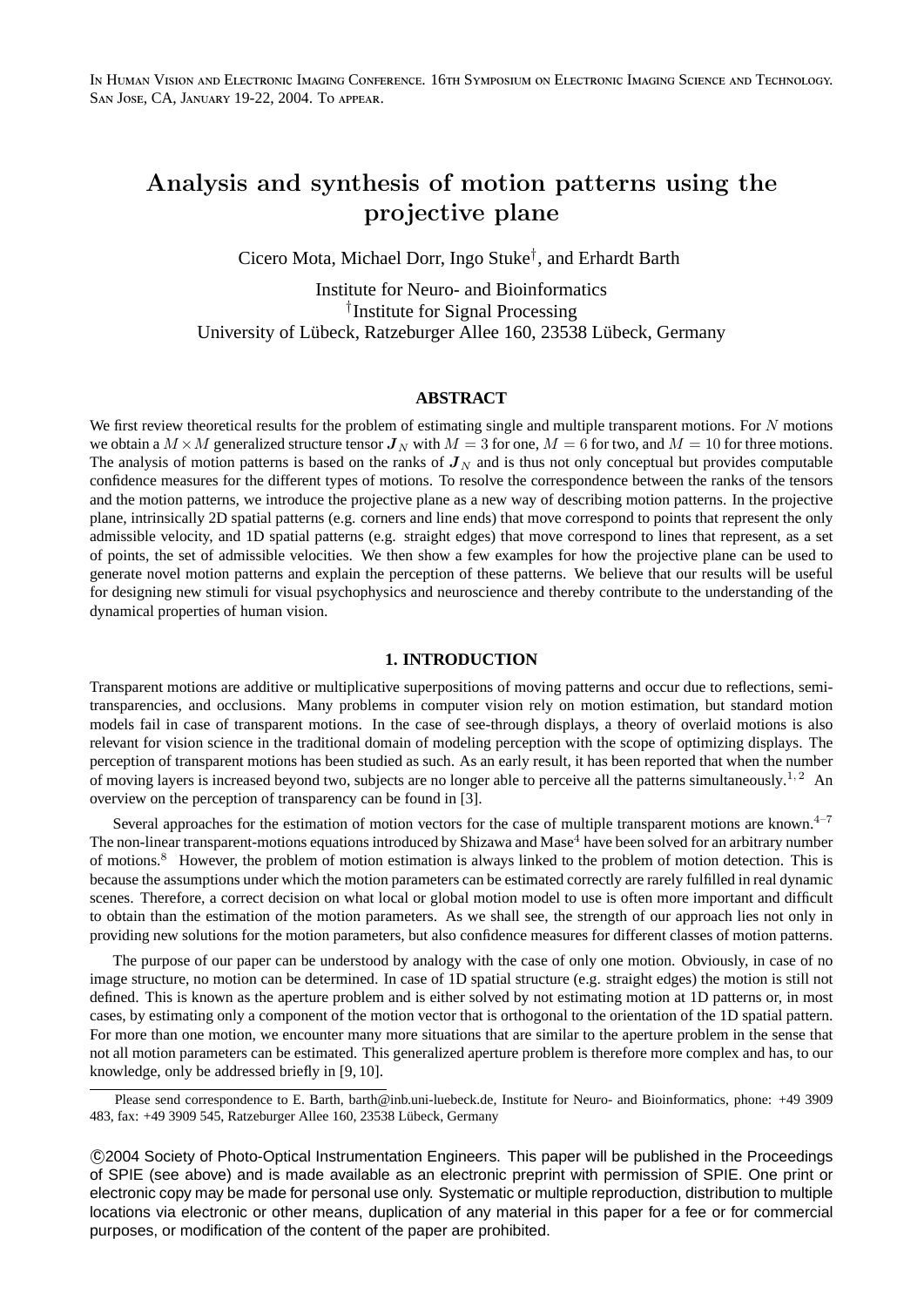|  |                                      |  | $1D \quad 1D+1D \quad 1D+1D+1D \quad 2D \quad 2D+1D \quad 2D+1D+1D \quad 2D+2D \quad 2D+2D+1D \quad 2D+2D+2D$ |                               |                                   |  |
|--|--------------------------------------|--|---------------------------------------------------------------------------------------------------------------|-------------------------------|-----------------------------------|--|
|  | $J_1$ 1 2 3 2 3<br>$J_3$ 1 2 3 4 5 6 |  | 3 3<br>$J_2$ 1 2 3 3 4 5                                                                                      | $5^{\circ}$<br>$\overline{7}$ | $\overline{\mathbf{3}}$<br>6<br>8 |  |

**Table 1.** Different motion patterns (table columns) and the ranks of the generalized structure tensors for 1, 2, and 3 motions (table rows). The intrinsic dimension is equal to the rank of  $J_1$ . This table summarizes our results by showing the correspondence between the different motion patterns and the tensor-ranks that can, in turn, be used to estimate the confidence for a particular pattern, i.e. a proper motion model. Observe that the rank of  $J_N$  induces a natural order of complexity for patterns consisting of N additive layers.

Motion selectivity is a key feature of biological visual processing and has been studied by recordings of neural responses and by psychophysical experiments. Human observers are able to see and distinguish multiple transparent motions. A special case is that of overlaid 1D motions, i.e., the case of moving straight patterns. Of particular interest is how human observers resolve the ambiguities that are inherent in these type of patterns<sup>11</sup> and how visual neurons respond to such patterns.<sup>12</sup> This paper provides a framework for the analysis of these motion patterns, such that, for example, the motion of two overlaid 1D patterns (e.g. two gratings) can be distinguished from the motion of one 2D pattern. These patterns remain equivalent within traditional theories of only one motion. To accomplish this, first we establish a correspondence between motion patterns and subsets of the projective plane. This is done such that 2D moving patterns correspond to points and 1D moving patterns correspond to lines of the projective plane. This correspondence is then used to show that different motion patterns correspond to different ranks of the generalized structure tensor  $J_N$ , see Table 1.

The best way to understand the benefits of our approach is to use the interactive tool that we make available.<sup>13</sup>

# **2. THE GENERALIZED STRUCTURE TENSOR**

Our approach is based on the framework for estimating multiple motions, as introduced in [8, 14], that we will briefly summarize here. Suppose that an image sequence f is the overlaid superposition of N image layers  $q_1, \ldots, q_N$  moving with constant but different velocities  $v_1, \ldots, v_N$  respectively:

$$
f(\boldsymbol{x},t) = \sum_{n=1}^{N} g_n(\boldsymbol{x} - t\boldsymbol{v}_n)
$$
\n(1)

The case of multiplicative overlaid motions can be reduced to the above additive superposition by taking the logarithm. The effect of multiplicative and additive superpositions can be observed by using our interactive tool.<sup>13</sup> In such an ideal case, it is known<sup>8</sup> that image intensity  $f$  and the velocities are constrained by

$$
\sum_{I} f_{I}c_{I} = 0 \tag{2}
$$

where  $I = (i_1, \ldots, i_N)$  is an ordered sequence with components in  $\{x, y, t\}$ ,  $f_I$  represents the Nth-order partial derivative of f with respect to the components of I, the mixed-motion parameters  $c_I$  are the symmetric function of the coordinates of  $V_n = v_n + e_t$ , for  $n = 1, ..., N$ , and  $e_t$  is the time axis.

The generalized structure tensor is defined by

$$
J_N = \omega * [(f_I)(f_I)^T]
$$
\n(3)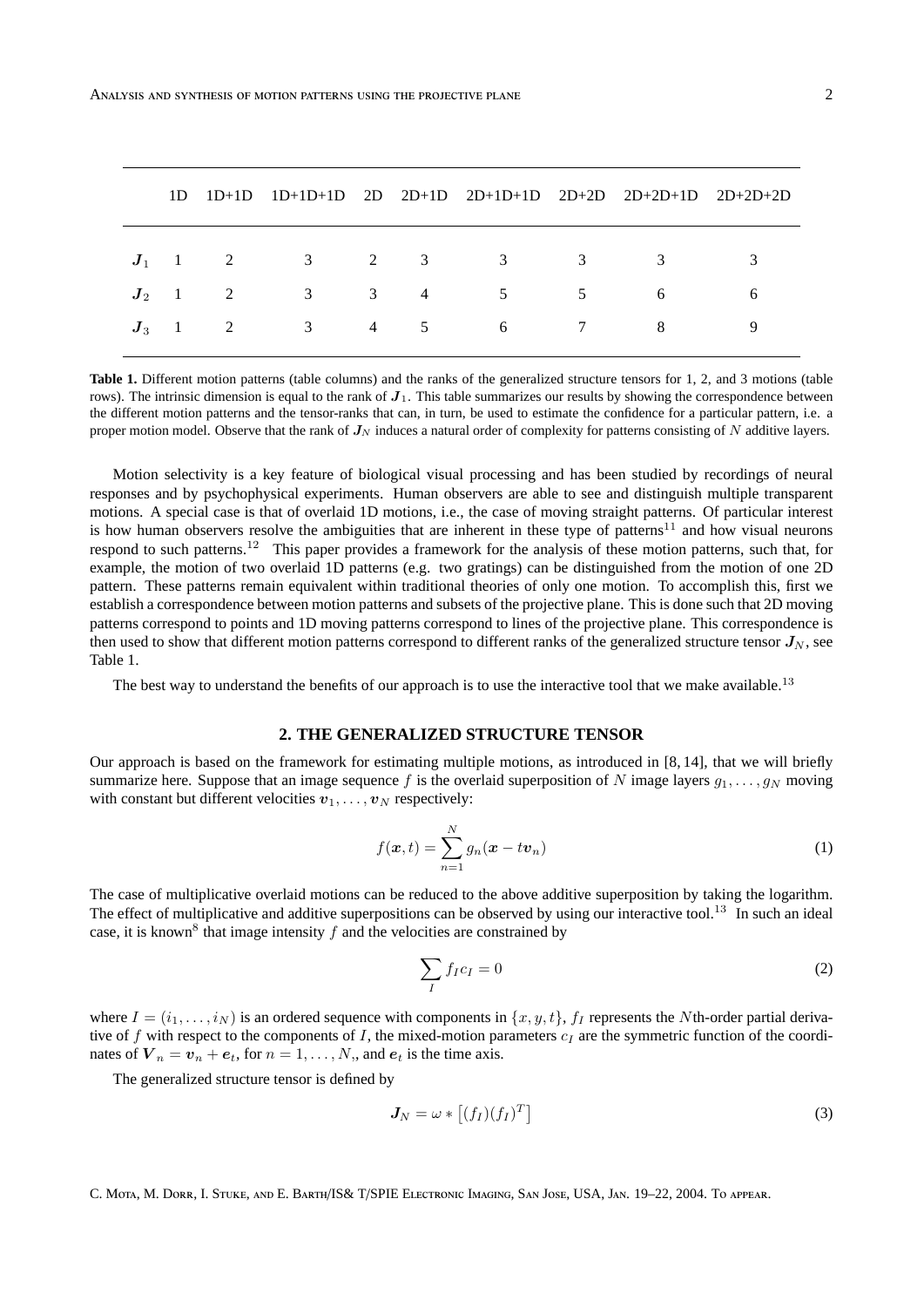where  $\omega$  is a convolution kernel. Given the above constraints, the vector  $c_N = (c_I)$ , i.e. the vector with the mixedmotion parameters as its components, is a null eigenvector of  $J<sub>N</sub>$  and can be estimated as the eigenvector associated to the smallest eigenvalue. The velocities are recovered from  $c_N$  by using the analytical method described in [8]. Obviously, the mixed-motion parameters can be computed only if the null eigenvalue is non-degenerated. For a single motion, the degeneracy of the null eigenvalue of  $J_1$  is known to be equivalent to the aperture problem. In what follows, we will show that *generalized aperture problems* are equivalent to the degeneracy of the eigenvalues of  $J<sub>N</sub>$  and are thus reflected in the ranks of  $J_N$ , see Table 1.

# **3. THE PROJECTIVE PLANE**

Table 1 is useful for categorizing basic properties of multidimensional signals. Since motion patterns are of particular interest for vision science, it is important to obtain an intuitive understanding of such patterns. Traditionally, intuition and models have been improved by looking at Fourier correspondences. Thereby motion could be visualized as a plane in the transform domain and multiple motions there correspond to multiple planes. More specifically, the motion of a plaid is said to be determined by the two lines in the transform domain (that correspond to the two moving gratings), and because these two lines define a plane, the motion corresponding to that plane will be computed by algorithms and experienced by vision. However, this plane is not the only way to fit the two lines. It is known that different neurons encode this motion pattern differently and that the percept can vary depending on the energy distribution along the lines, e.g. it depends on the spatial frequency of the 1D patterns. For more than two motions, it becomes even harder to understand what overall motions would result from the superpositions of different moving patterns. We therefore introduce the projective plane as a mean of better describing overlaid motions.

The projective plane is obtained intuitively by adding to each line of the Euclidean plane an extra point called an *ideal point* and imposing that parallel lines share the same ideal point. The set of ideal points is called the ideal line. The intuitive concept can be made precise by use of homogeneous coordinates, i.e., each point of the projective plane is represented by a non-zero vector  $P = (X, Y, Z)$ . To make the representation unique it is imposed that P and Q represent the same point if  $P = \lambda Q$ . Points with a non-null Z-coordinate correspond to points of the Euclidean plane by the projection

$$
x = X/Z, \qquad y = Y/Z \tag{4}
$$

while points with a null  $Z$ -coordinate represent the ideal points of the projective plane. By means of the above projection, a point  $(x, y)$  of the Euclidean plane becomes  $(x, y, 1)$  in the projective plane.

Some properties of the projective plane are useful for the analysis and synthesis of motion patterns. They can be understood from the Cartesian representation of a projective line  $\ell = \{(X, Y, Z); AX + BY + CZ = 0\}$ . We summarize the main properties below:

- Duality: a line  $\ell$  of equation  $AX + BY + CZ = 0$  is associated to the point  $V = (A, B, C)$  in the projective plane and vice-versa;
- Dimension reduction: lines and points of the projective plane correspond to planes and lines through the origin of the three-dimensional space respectively;
- No parallelism: any two lines of the projective plane do intersect;
- Two projective lines intersect at an ideal point if and only if their dual points and  $e_t$  are aligned in the projective plane.

Next we will apply these properties to the analysis and synthesis of motions patterns.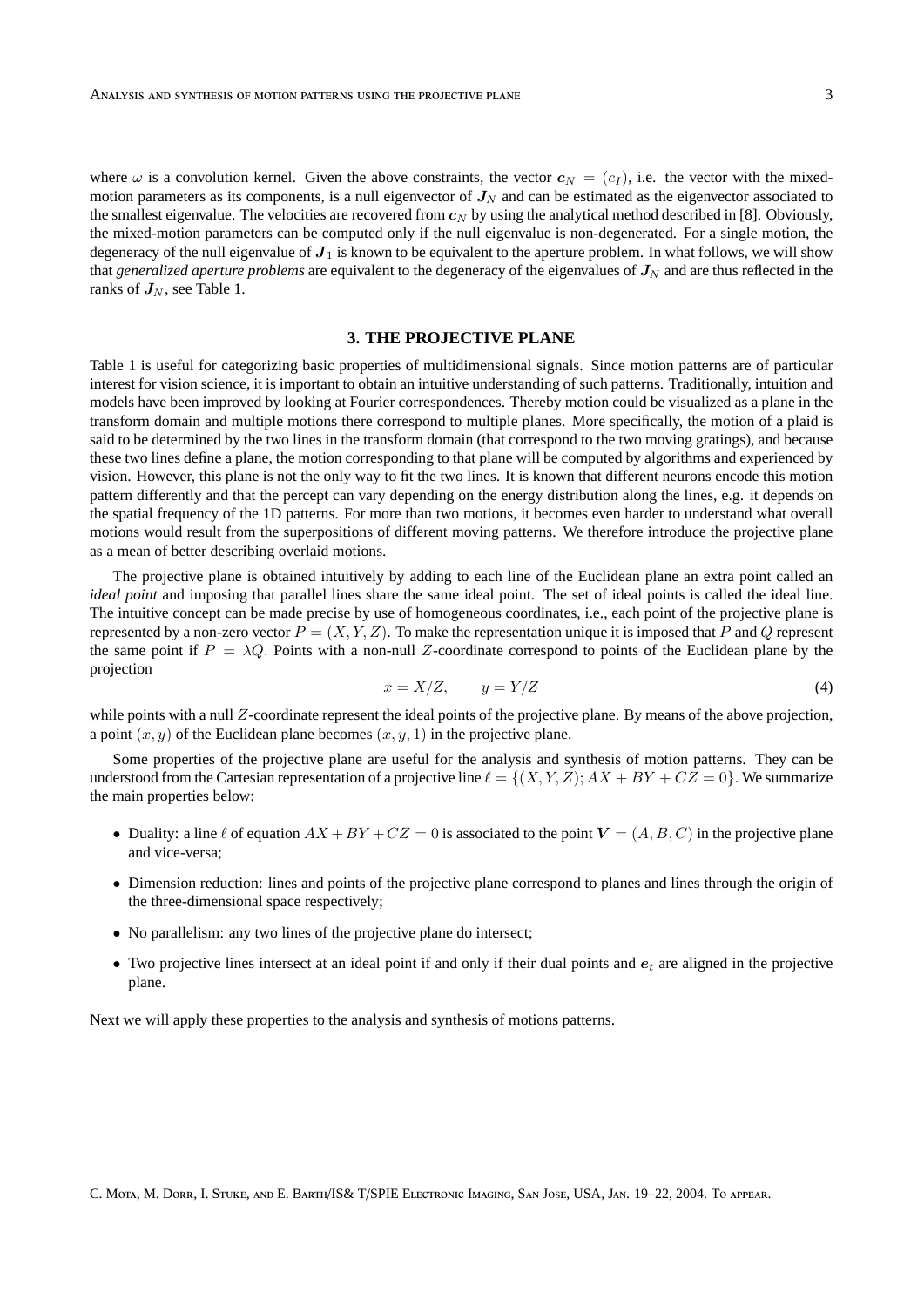#### **3.1. Analysis of multiple motions using the projective plane**

A single pattern under rigid motion is described by

$$
f(\boldsymbol{x},t) = g(\boldsymbol{x} - t\boldsymbol{v})\tag{5}
$$

where  $v$  is the velocity of the pattern. In the Fourier domain it becomes

$$
F(\xi, \xi_t) = \delta(\mathbf{v} \cdot \xi + \xi_t) G(\xi)
$$
\n(6)

meaning that  $F$  is restricted to a plane through the origin of the Fourier domain. The velocity of the pattern being encoded by the normal to this plane. Such a plane in the Fourier domain corresponds to a line in the projective plane. The dual point to this line is precisely the velocity of the grating. To make the above discussion precise we introduce the *projective representation* of f by

$$
\mathcal{P}_f(\boldsymbol{P}) = \frac{1}{\|\boldsymbol{P}\|} \int |F(s\boldsymbol{P})| \, \mathrm{d}s \tag{7}
$$

where P is a vector representing a point in the projective plane. The factor  $1/||P||$  makes  $P_f$  well defined for projective points. i.e.,  $\mathcal{P}_f(P) = \mathcal{P}_f(Q)$  if P and Q are parallel.

To illustrate the usefulness of the framework, we show how to geometrically determine the velocity of one 2D moving pattern: the moving pattern is mapped to a plane in the Fourier domain, where it is further projected onto the projective plane resulting in a modulated Dirac line. The velocity is picked by applying the duality, here denoted with  $D$ , to the Dirac line. The process is schematically shown below:

moving pattern 
$$
\circ \mathcal{F} \bullet
$$
 plane  $\circ \mathcal{P} \bullet$  line  $\circ \mathcal{D} \bullet$  velocity.

In the case of a 1D-pattern, e.g. a spatial grating, that is,  $q(x) = \tilde{q}(a \cdot x)$ , its Fourier transform reduces to a line, and its projective transform to a point. The duality operation will give us the set of admissible velocities for the grating which is a line in the projective plane:

moving grating 
$$
\circ \xrightarrow{\mathcal{F}}
$$
 line  $\circ \xrightarrow{\mathcal{P}}$  point  $\circ \xrightarrow{\mathcal{D}}$  admissible velocities.

We summarize the main points below:

- The projective representation of  $f$  is the superposition of Dirac lines in the projective plane (in case of 2D patterns);
- The dual point to each Dirac line in the projective plane is the velocity of the respective layer;
- For a 1D pattern, its Dirac line in the projective plane further reduces to a Dirac point. In this case any admissible velocity for the grating is a point of the line dual to the Dirac point in the projective plane;
- Dirac lines intersect at an ideal point if and only if their corresponding spatial velocities are collinear;
- A Dirac line supported by the ideal line corresponds to a static pattern.

As a further example, we show how to determine the *coherent motion* of superimposed gratings (plaids)<sup>11</sup>: the set of admissible velocities for each layer is a line, the intersection of these two lines is the only admissible velocity for both layers, that is, the coherent velocity for the plaid. Further examples will be given in Section 4.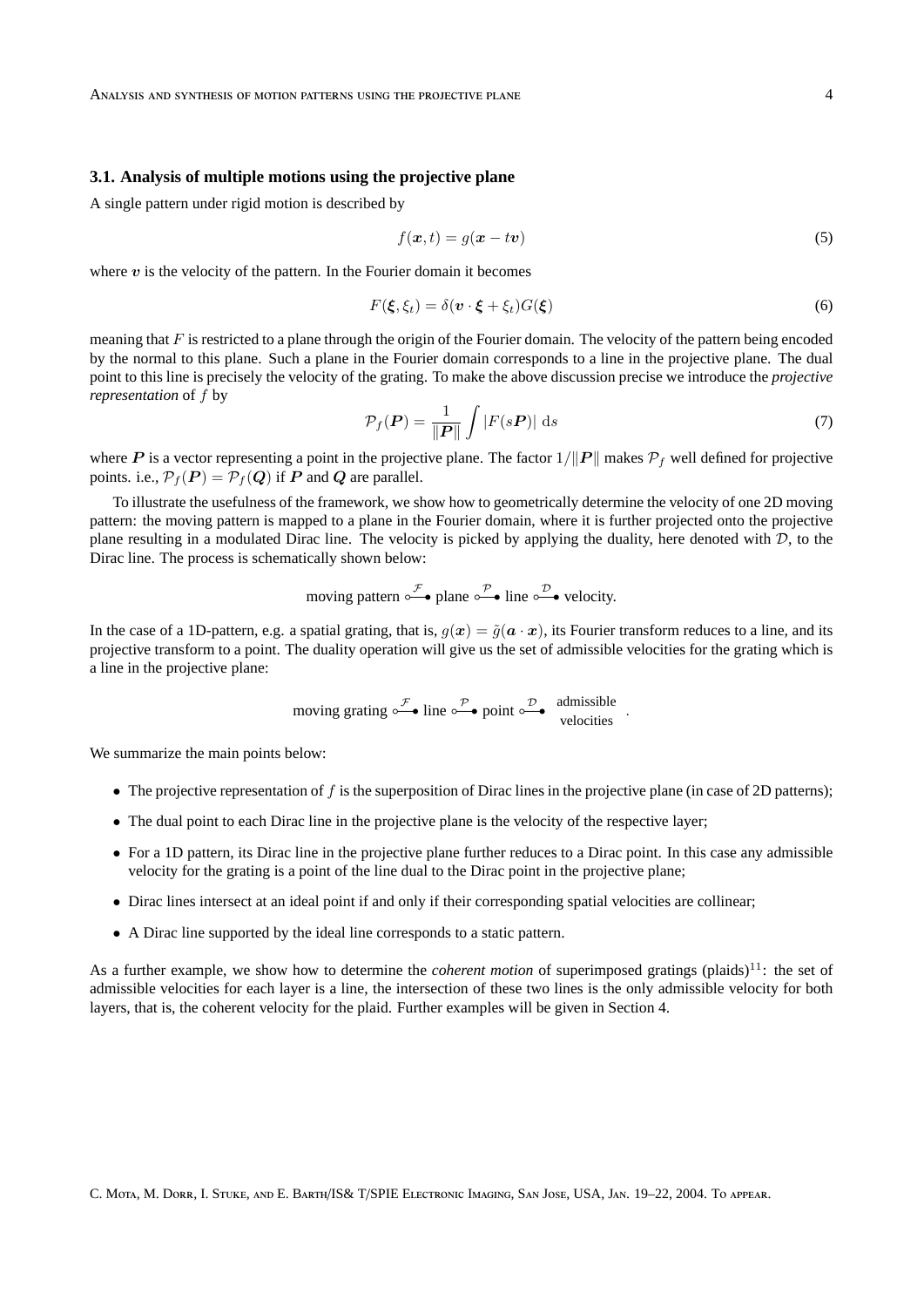

**Figure 1.** If two gratings of different orientations - as shown in (a) and (b) - are moved in the directions shown in (c), the plaid pattern shown in (d) is seen as moving in the direction indicated in (f) which corresponds to the only coherent velocity that is defined by the intersection of the lines as shown in (e).

#### **3.2. Synthesis of multiple motions using the projective plane**

For the synthesis of motion patterns we use the projective plane as the natural place for the selection of the admissible velocities. For sinusoidal gratings this works as follow: We select a line in the projective plane

$$
AX + BY + CZ = 0\tag{8}
$$

by the choice of two points  $P(p_x, p_y)$  and  $Q(q_x, q_y)$ . This gives

$$
A = p_y - q_y, \qquad B = q_x - p_x, \qquad C = \begin{vmatrix} p_x & p_y \\ q_x & q_y \end{vmatrix}.
$$
 (9)

The point dual to this line, represented by  $(A, B, C)$ , encodes the support of the projective representation of the grating. Consequently, the sinusoidal grating is defined by

$$
g(x) = \sin 2\pi (Ax + By) \tag{10}
$$

with frequency vector  $(A, B)$ . For any admissible velocity v, the equation of the moving grating is

$$
f(x,t) = g(x - tv) = \sin 2\pi (Ax + By + Ct).
$$
 (11)

Note that a moving sinusoidal grating is just a convenient choice since it can be synthesized efficiently through the trigonometric identities for the sinus function.

In our interactive tool, 2D patterns are synthesized as moving noise patterns. Therefore, we use the projective plane simply for the selection of the desired velocity. In addition, the variance of the noise pattern can be adjusted.

# **3.3.** The patterns in the projective plane and the rank of  $J_N$

Up to now we have derived a correspondence between different motion patterns and subsets of the projective plane (points and lines). The problem of determining the rank of  $J<sub>N</sub>$  is equivalent to the problem of finding the largest number of independent null-eigenvectors. This task becomes simpler when we look at the projective representation of  $f$ . We give the detail in the appendix. Table 1 summarizes the correspondence between motion patterns and the ranks of  $J_1, J_2$  and  $\boldsymbol{J}_3$ .

# **4. APPLICATIONS TO SOME PERCEPTUAL PHENOMENA**

For the case of only one motion, the aperture problem has a high significance for the visual perception of motion.<sup>15</sup> As argued before, the motion of a 1D pattern is ambiguous from a theoretical point of view, and so are the percepts in the sense that they depend on the motion of the so-called terminators, i.e. the ends of the 1D patterns.

Similar effects appear with superimposed gratings that can induce motion percepts that are different from the directions orthogonal to the individual gratings. For example, two gratings, one moving down and to the left, the other one

C. MOTA, M. DORR, I. STUKE, AND E. BARTH/IS& T/SPIE ELECTRONIC IMAGING, SAN JOSE, USA, JAN. 19–22, 2004. TO APPEAR.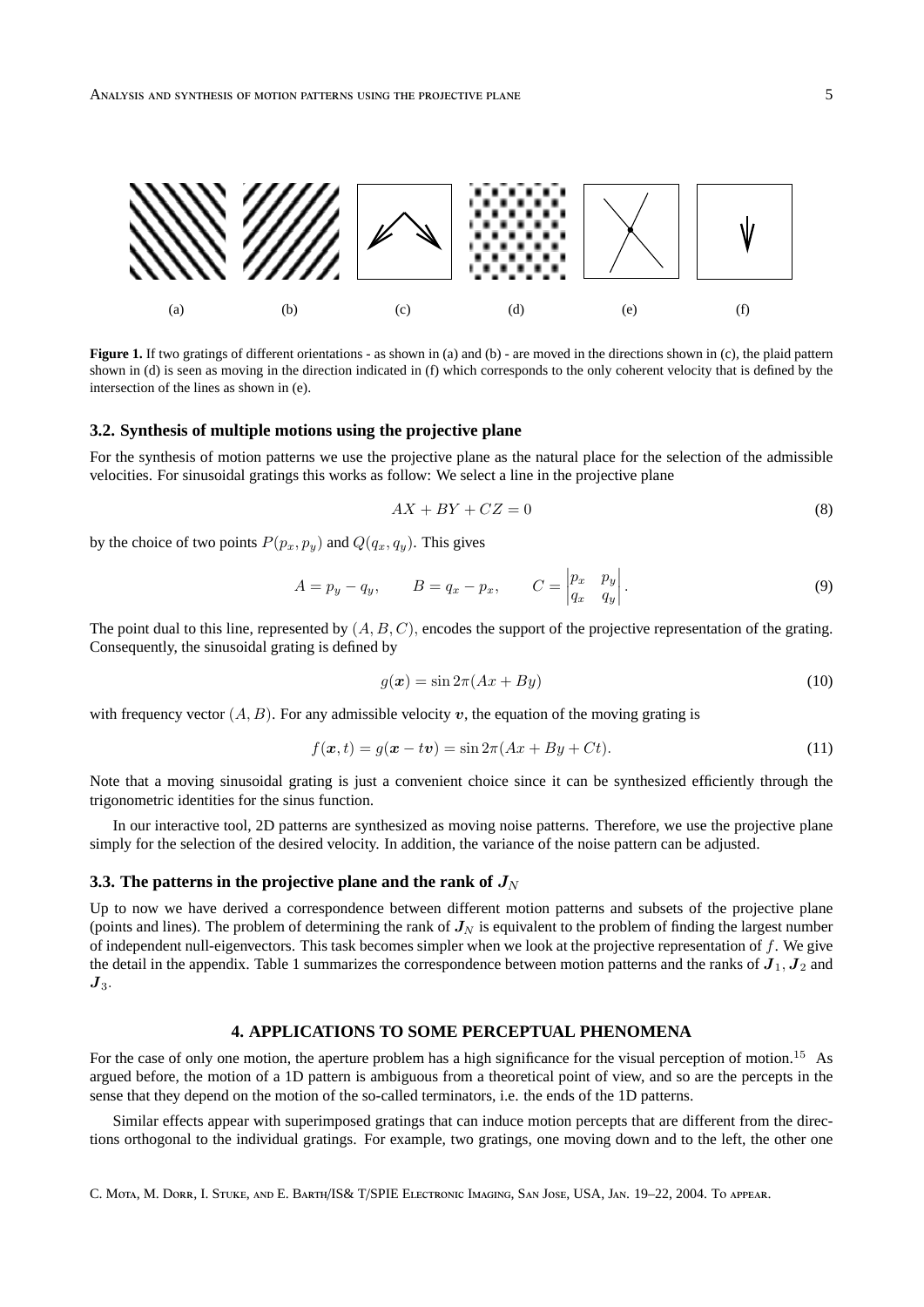

**Figure 2.** Coherent motion of three superimposed gratings. To the superposition of two gratings (a) a third grating shown in (b) is added. The physical motions of the three gratings are as shown in (c) and the lines of admissible velocities for each grating in (e). The percept is that of a coherent pattern as shown in (d) moving in the direction indicated by the arrow in (f). The coherent percept of one motion corresponds to the intersection of the lines in only one point.



**Figure 3.** Incoherent motion of three superimposed gratings. The individual panels are according to those in Fig. 2. However, the directions of motions are now changed such that the lines of motion in the projective plane do not intersect in a single point (e). This makes the motions undefined and causes the percept to change dramatically such that a coherent motion is not perceived. Observers can see either of the single motions indicated in (f).

moving down and to the right, are perceived as a single pattern moving downwards under most experimental conditions - see Fig. 2. On the other hand, three moving gratings can give rise to three mutually exclusive percepts.<sup>11</sup> We are now going to explain these phenomena using our theoretical framework presented above. Before, we had used the framework to also predict a new illusion.<sup>10</sup> In the projective plane, the admissible velocities for two moving gratings correspond to two lines. According to the theory, the perceived motion should correspond to the intersection point  $U$  of the two lines and indeed it does - see Fig. 1. In the case of three moving gratings, a percept of one coherent pattern only arises when all three lines intersect in the same point. This is, for example, the case for the configuration shown in Fig. 2. On the other hand, a configuration as shown in Fig. 3 has no unique percept: human observers see the three 1D patterns as moving individually or see combinations of one 1D pattern and a 2D plaid pattern.

#### **5. DISCUSSION**

We have presented a way of categorizing transparent-motion patterns in terms of the ranks of the generalized structure tensors. Based on these results, the confidence for a particular pattern can be evaluated computationally by either determining the rank  $J_N$  or by using the minors of the structure tensors.<sup>8</sup> For example, we can discriminate the case of two superimposed 1D patterns (moving plaid) and a 2D pattern moving in the direction of the coherent motion of the plaid pattern.

Our results can be seen as an extension of the concept of *intrinsic dimension* . 16, 17 In the current framework, the intrinsic dimension corresponds to the rank of  $J_1$ . As shown in Table 1, by introducing the generalized structure tensor, we can further differentiate the signal classes of a given (integer) intrinsic dimension. In some sense, we thereby define fractional intrinsic dimensions.

Although motion estimation is a key component of many computer-vision and image processing systems, the motion models are often too simple and fail with realistic data. Our results provide (i) new means for increasing the complexity of the motion models and (ii) measures for determining the confidence for a particular model. We should note that the

C. MOTA, M. DORR, I. STUKE, AND E. BARTH/IS& T/SPIE ELECTRONIC IMAGING, SAN JOSE, USA, JAN. 19–22, 2004. TO APPEAR.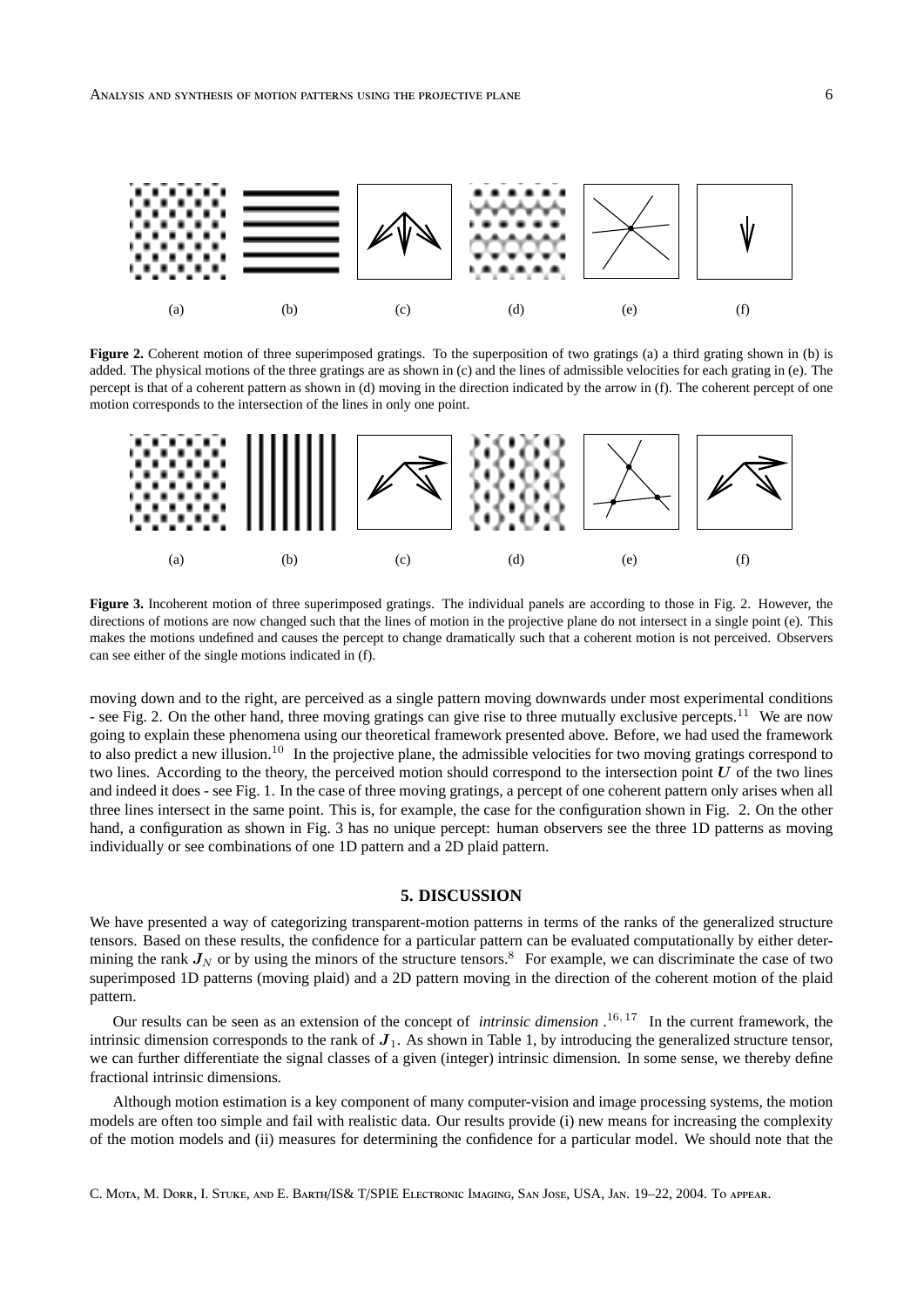framework can be applied to make explicit the correspondence between the ranks of  $J<sub>N</sub>$ , for an N larger than 3, and the different motion patterns.

We have also shown how our results can be used to describe some phenomena in biological vision. In particular, the concept of the projective representation of a motion pattern proved useful for describing and visualizing different visual percepts.

# **ACKNOWLEDGMENTS**

Work is supported by the *Deutsche Forschungsgemeinschaft* under Ba 1176/7-2. We thank Martin Haker for implementing the interactive tool. $^{13}$ 

# **REFERENCES**

- 1. J. B. Mulligan, "Motion transparency is restricted to two planes," *Inv Ophth Vis Sci (suppl)* **33**, p. 1049, 1992.
- 2. J. B. Mulligan, "Nonlinear combination rules and the perception of visual motion transparency," *Vision Research* **33**(14), pp. 2021–30, 1993.
- 3. O. Braddick and N. Quian, "The organization of global motion and transparency," in *Motion Vision Computational, Neural, and Ecological Constraints*, J. M. Zanker and J. Zeil, eds., pp. 86–111, Springer Verlag, Berlin Heidelberg New York, 2001.
- 4. M. Shizawa and K. Mase, "Simultaneous multiple optical flow estimation," in *IEEE Conf. Computer Vision and Pattern Recognition*, **I**, pp. 274–8, IEEE Computer Press, (Atlantic City, NJ), June 1990.
- 5. M. J. Black and P. Anandan, "The robust estimation of multiple motions: parametric and piecewise-smooth flow fields," *Computer Vision and Image Understanding* **63**, pp. 75–104, Jan. 1996.
- 6. T. Darrell and E. Simoncelli, "Nulling filters and the separation of transparent motions," in *IEEE Conf. Computer Vision and Pattern Recognition*, pp. 738–9, IEEE Computer Press, (New York), June 14–17, 1993.
- 7. W. Yu, K. Daniilidis, S. Beauchemin, and G. Sommer, "Detection and characterization of multiple motion points," in *IEEE Conf. Computer Vision and Pattern Recognition*, **I**, pp. 171–7, IEEE Computer Press, (Fort Collins, CO), June 23–25, 1999.
- 8. C. Mota, I. Stuke, and E. Barth, "Analytic solutions for multiple motions," in *Proc. IEEE Int. Conf. Image Processing*, **II**, pp. 917–20, IEEE Signal Processing Soc., (Thessaloniki, Greece), Oct. 7–10, 2001.
- 9. E. Barth, M. Dorr, I. Stuke, and C. Mota, "Theory and some data for up to four transparent motions.," *Perception* **30** (Supplement), p. 36, 2001.
- 10. C. Mota, M. Dorr, I. Stuke, and E. Barth, "Categorization of transparent-motion patterns using the projective plane," in *Proc. ACIS 4th Int. Conf. Software Engineering, Artificial Intelligence, Networking and Parallel/Distributed Computing*, W. Dosch and R. Y. Lee, eds., pp. 633–9, (Lübeck, Germany), Oct. 16–18, 2003.
- 11. E. H. Adelson and J. A. Movshon, "Phenomenal coherence of moving visual patterns," *Nature* **300**(5892), pp. 523– 5, 1982.
- 12. J. A. Movshon, E. H. Adelson, M. Gizzi, and W. T. Newsome, "The analysis of moving visual patterns," in *Study group on pattern recognition mechanisms*, C. Chagas, R. Gattas, and C. G. Gross, eds., pp. 117–151, Pontifica Academia Scientiarum, Vatican City, 1985.
- 13. "An interactive tool for the synthesis of mulitple motions by using the projective plane." http://www.inb.uniluebeck.de/vision/demos/ppmotion.html, 2003.
- 14. E. Barth, I. Stuke, T. Aach, and C. Mota, "Spatio-temporal motion estimation for transparency and occlusion," in *Proc. IEEE Int. Conf. Image Processing*, **III**, pp. 69–72, IEEE Signal Processing Soc., (Barcelona, Spain), Sept. 14– 17, 2003.
- 15. S. Wuerger, R. Shapley, and N. Rubin, "On the visually perceived direction of motion by hans wallach: 60 years later," *Perception* **25**, pp. 1317–67, 1996.
- 16. C. Zetzsche and E. Barth, "Fundamental limits of linear filters in the visual processing of two-dimensional signals," *Vision Research* **30**, pp. 1111–7, 1990.
- 17. E. Barth and A. B. Watson, "A geometric framework for nonlinear visual coding," *Optics Express* **7**, pp. 155–85, 2000. http://www.opticsexpress.org/oearchive/source/23045.htm.

C. MOTA, M. DORR, I. STUKE, AND E. BARTH/IS& T/SPIE ELECTRONIC IMAGING, SAN JOSE, USA, JAN. 19–22, 2004. TO APPEAR.